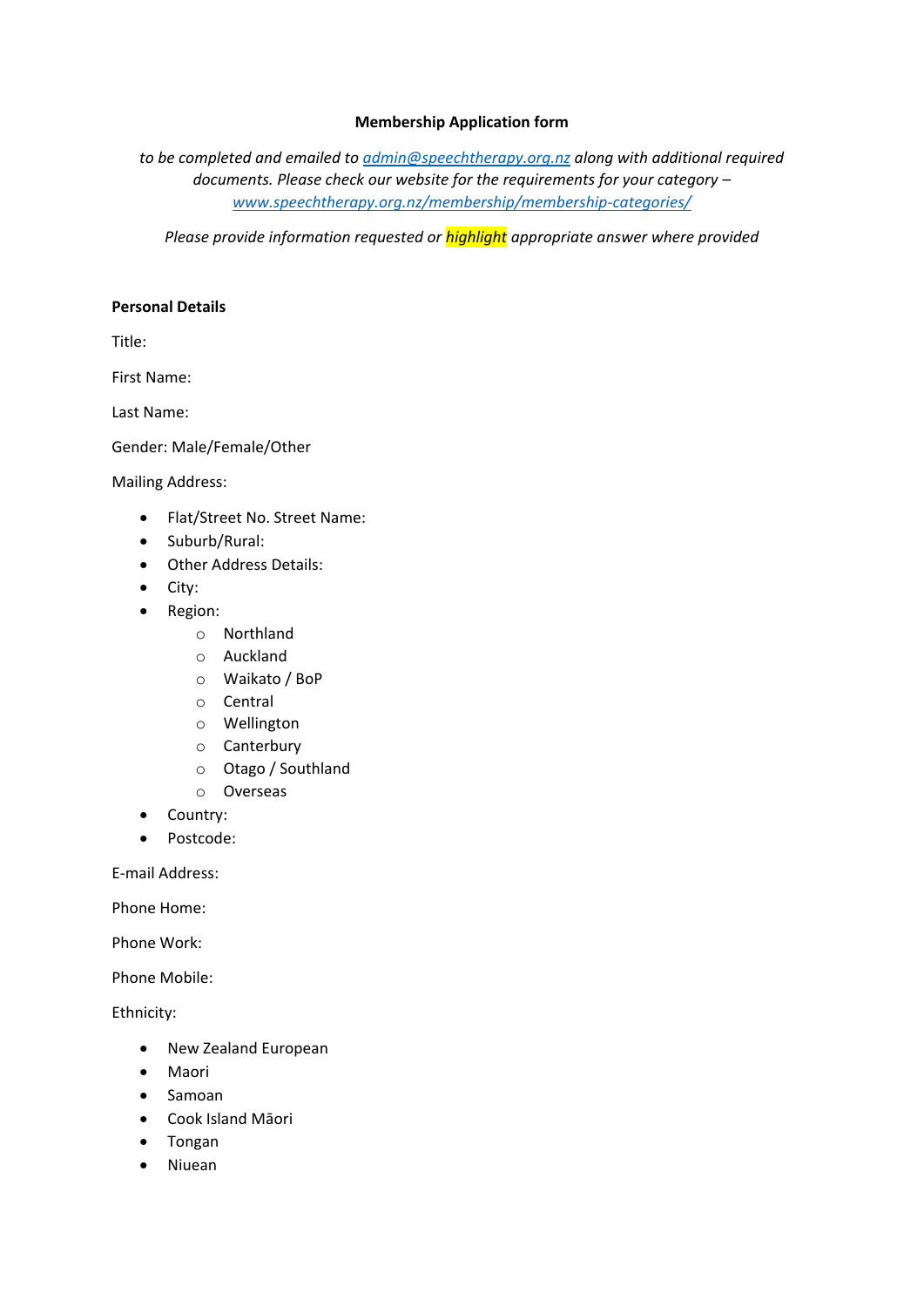- Chinese
- Indian
- Other (such as Dutch, Japanese, Tokelauan) Please state:

#### **Membership Category:**

- Registered Member
- Registered Member New Graduate
- Registered Member Return to Practice
- Registered Member Not Dysphagia Trained
- Student
- Associate
- Retired
- Life

#### **SLT Qualification**

SLT Qualification Title:

University:

Year of Qualification:

Other SLT Qualification Title:

University:

Year of Qualification:

Country Qualified in if not New Zealand

#### **Employment Status**

Current Employment Status:

- Full Time (over 26 hours per week)
- Part Time
- Non-Practising/Student
- Currently Not Working
- Self-Employed
- Current Job is Unrelated to SLT Activity Your Primary

### **Employment Sector:**

- District Health Board
- Other Health Organisation (not DHB)
- MOE Special Education
- School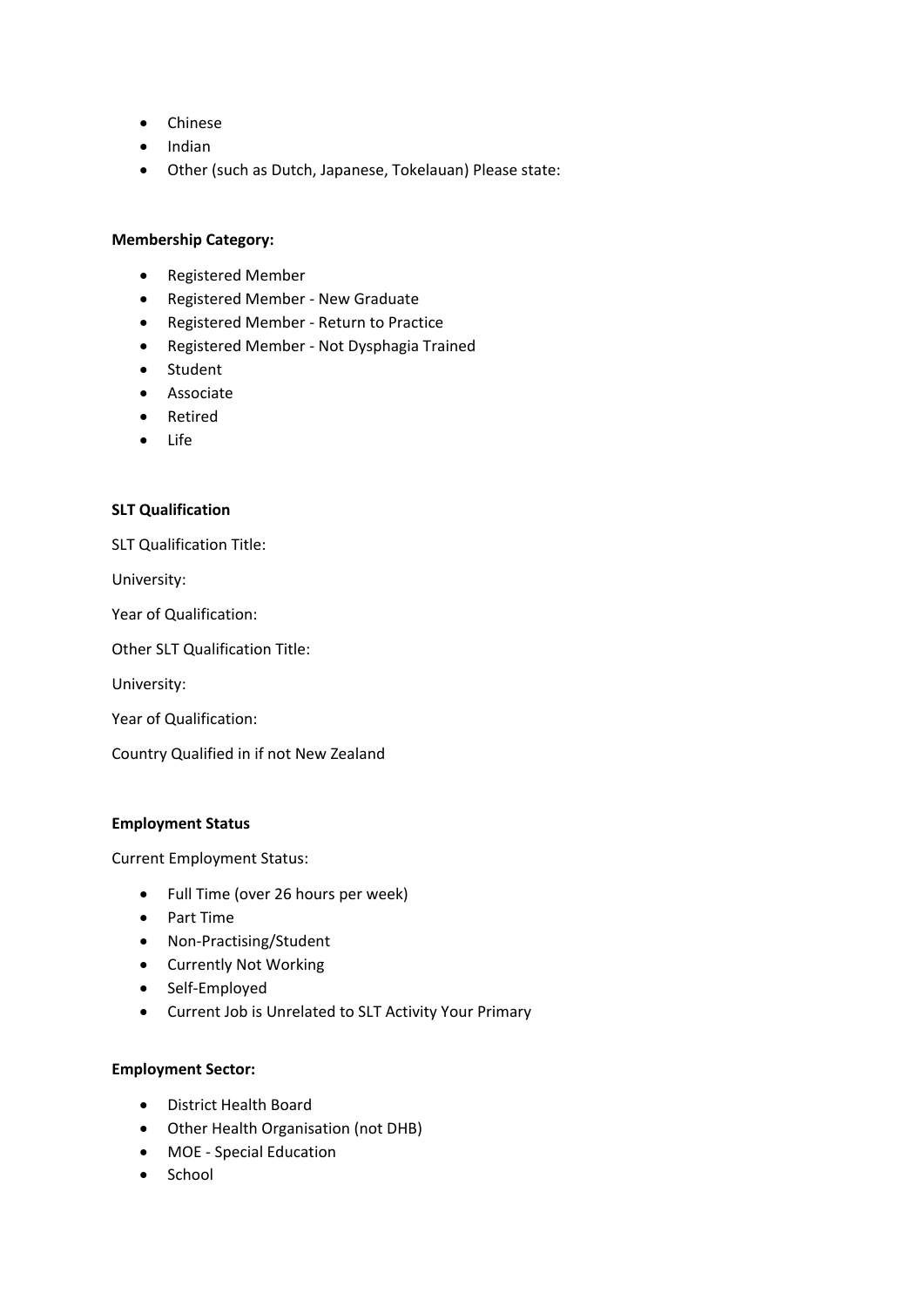- Private Practice
- Charitable Trust
- University
- Other

## **Disclosure Information**

### Disclosure - Offences

1. Have you ever been convicted of a criminal offence or an offence related to the practice of speech language therapy? If "yes", please send details to [admin@speechtherapy.org.nz](mailto:admin@speechtherapy.org.nz)

- No
- Yes

## Disclosure - Professional Practice

2. Have you been the subject of a finding of professional misconduct, incompetence or incapacity by your employer or any other body? If "yes", please send details to [admin@speechtherapy.org.nz](mailto:admin@speechtherapy.org.nz)

- No
- Yes

## Disclosure - Disciplinary

3. Have you ever been disciplined or sanctioned, or are there any disciplinary proceedings pending against you before any professional association, professional licensing authority or board, or other professional regulatory body? If "yes", please send details to [admin@speechtherapy.org.nz](mailto:admin@speechtherapy.org.nz)

- No
- Yes

## Disclosure - Fitness to Practice

4. Have you, since your last practising certificate was issued, been affected by a mental or physical condition that has the capacity to affect your ability to practise.

- No
- Yes

#### **Declarations**

# **Members are required to abide by the NZSTA Principles and Rules of Ethics which are available online.**

- I declare that I have read and understand the NZSTA Principles and Rules of Ethics and agree to abide by all standards required to maintain membership.
- I understand that, once I receive membership, my membership status may be made available to the public.
- I understand that if applying under the student membership category I must be enrolled in an under or post-graduate SLT-related course and not practising as a paid SLT during this time.